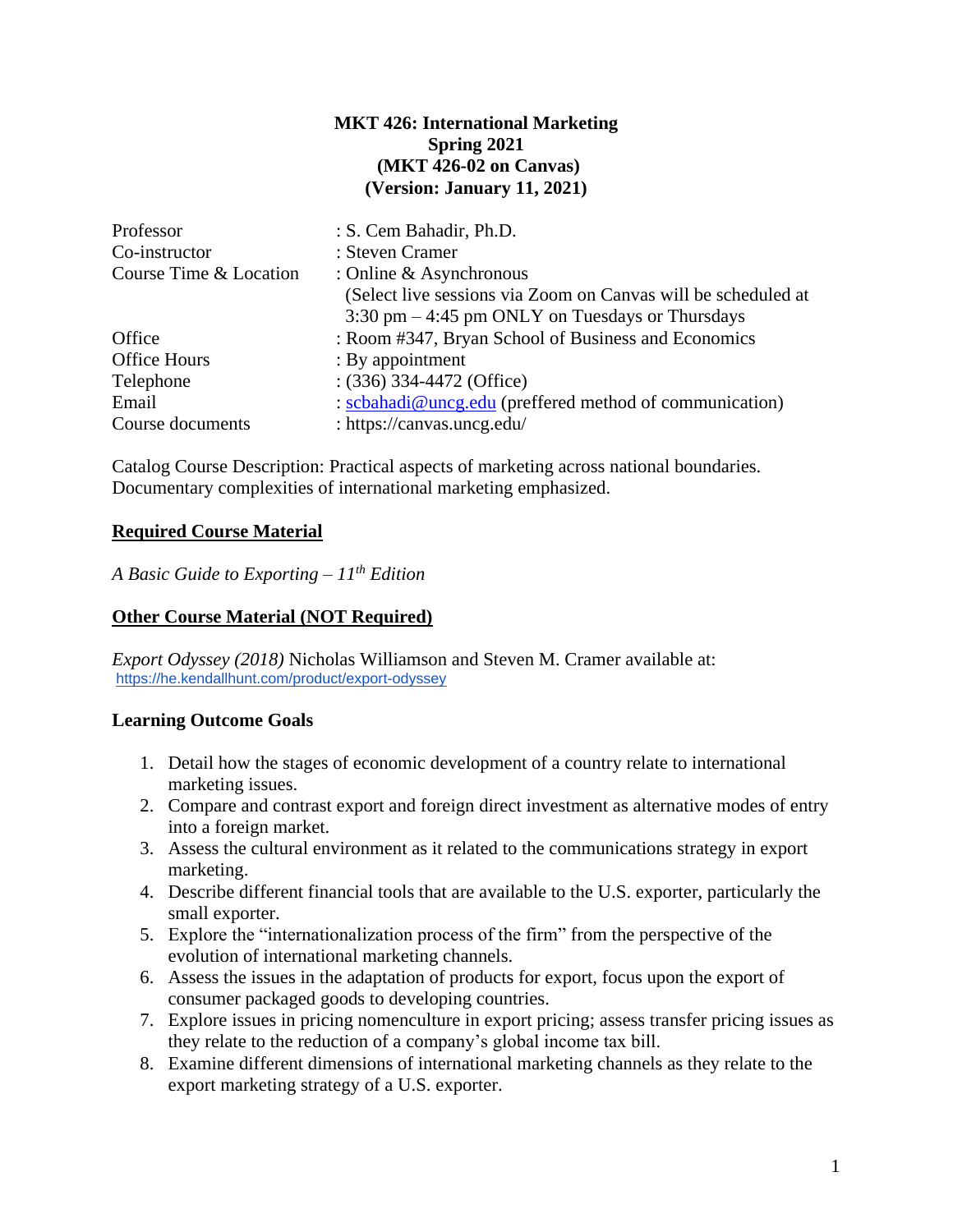- 9. International communications issues an organizing factor in the structure of a U.S. exporter's export marketing strategy.
- 10. Explore different export intermediaries, focusing upon the comparison between general and specialty trading companies.
- 11. Identify circumstances that might justify the use of countertrade by a U.S. exporter
- 12. Examine international logistics as the organizing factor for "transaction fulfillment" marketing factors in exporting.
- 13. Analyze global and bilateral export and import trade flows so as to enable one to identify the best country to target.
- 14. Perform search activities using electronic databases so as to determine the character of competition in specific foreign "product markets".
- 15. Describe how to assess different databases so as to identify viable customers in a specific foreign market and for a specific product.

## **Evaluation**

Grades are comprised of following components:

| <b>Component</b> | <b>Points</b> |  |
|------------------|---------------|--|
| Exam             |               |  |
| Mid-term Exam    | 25%           |  |

#### **Project: Export Odyssey**

| Milestone #1             | 10% |
|--------------------------|-----|
| Milestone #2             | 25% |
| <b>Final Report</b>      | 30% |
| <b>Presentation File</b> | 10% |

# **Grading**

Grades in this course will be assigned as follows:

 $A : 96-100\%$ A-  $: 90-95\%$ B+ : 88-89% B : 83-87% B- : 80-82% C+ : 78-79%  $C : 73-77\%$  $C-$  : 70-72%  $D : 60-69\%$ F : Below 60%

Although the course is graded on a curve, grading standards will never exceed those listed. Thus, any student accumulating 90% will always earn an A- grade and so forth. However, the cut-off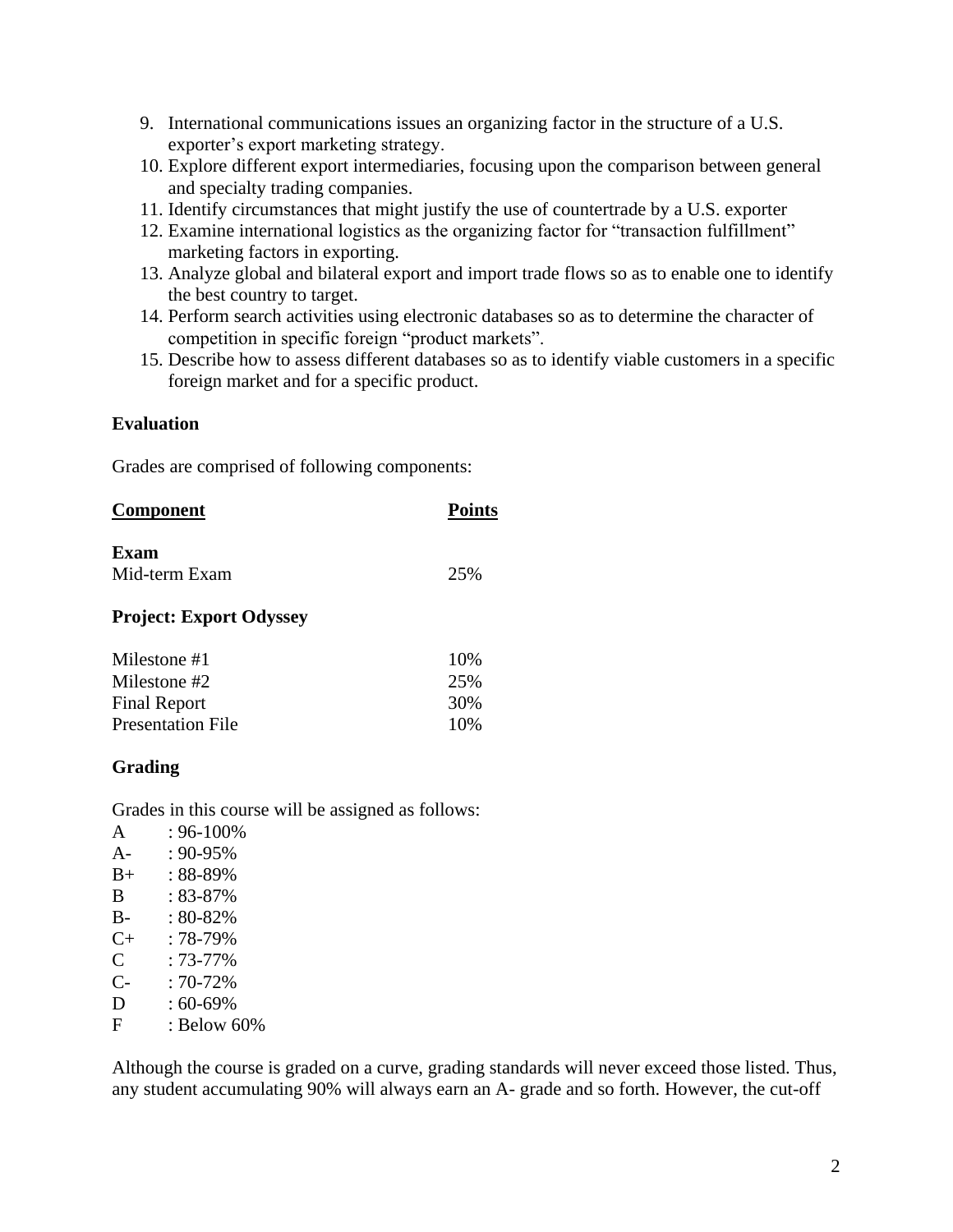for each letter grade may fall below the listed standard depending on the aggregate performance of all the students in the section.

# **Course Format & Responsibilities**

This course is offered online. The learning process will have several components: live class sessions via Zoom on Canvas, and project. The topics covered in lectures, and discussions are not limited by required textbook. It is assumed that students will have completed assigned reading prior to class. This is essential for productive discussion. An outline of topics and reading assignments is provided. However, time allocation to a particular topic can be adjusted during the semester.

I will use Canvas to post pre-recorded course content, the recording of the live class sessions, assignments, make announcements (i.e. grades), and send reminders. It is your responsibility to check Canvas course environment for announcements, assignments, and any other information about the course.

# **Class E-Mail List**

E-mails with important class-related information will be sent via Canvas. Please make sure that your official e-mail address of record with the University is correct so that I can contact you through the Canvas system.

# **Lecture Notes**

- PowerPoint slides are posted on Canvas.
- I will post pre-recorded content related to the lectures and the project tasks. It is your responsibility to view and learn the pre-recorded content.
- When we hold live class sessions, the recordings of the live sessions will be available on Zoom Canvas. It is your responsibility to view the recordings and learn the course content if you do not attend the live class sessions.

# **Attendance**

The course is designated as asynchronous course. Therefore, there is NOT an attendance requirement for the live sessions. However, I strongly recommend attending live sessions related to the Export Odyssey Project so that you can understand the tasks and ask questions about the project work.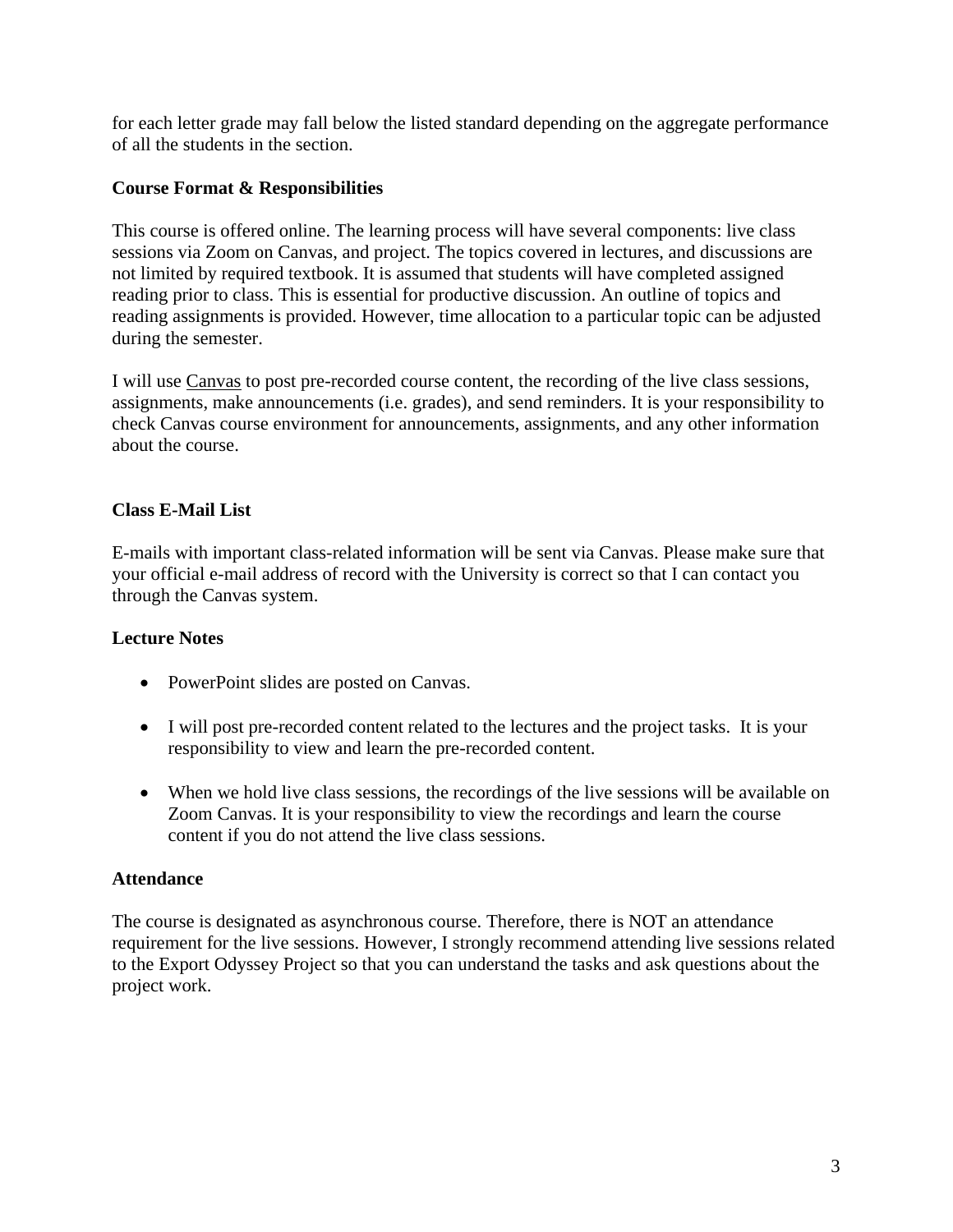# **Virtual Class Policy**

Regardless of the career path you choose, you will be required to follow certain rules in the organizations that you will join. The earlier you get used to following rules in virtual classes, the faster you will adapt to the organization you will join in future. The rules are usually established so that members of the organization operate in certain ways to achieve the objectives of the organization without inhibiting others' capacity to contribute to the achievement of those objectives. The fundamental objective of the class is for students to learn the subject matter in a civil learning environment. Disruptive behavior dramatically hinders the class' learning capacity. Any form of disruptive behavior will not be tolerated in order to maintain a civil environment for learning. Some examples of disruptive behavior are (but not limited to) connecting to class late, forgetting to mute your laptop's microphone etc. In sum, during the virtual live class sessions do not engage in behavior that will inhibit your peers' learning capacity.

#### **Communication**

All communications will be sent through the Canvas LMS. Communications being sent to all registered students will address: "Class." In your communications to me, you may address me as Dr.B; Professor B; Dr. Bahadir; Professor Bahadir; Prof. B.

# **EVALUATION**

The objective here is to learn, and your grades are a demonstration of that. I have designed this course to provide you with numerous opportunities to demonstrate what you are learning. Your final grade therefore will be determined by your actual performance on the combination of "ALL" assignments. Personal issues or constraints ARE NOT considered under any circumstance.

\*\*Note: All submitted work may be checked for plagiarism. To avoid discrepancies, be sure to cite appropriately works of others that you are referencing. For details on what constitutes plagiarism, please visit http://academicintegrity.uncg.edu/

**\*** NOTE: Individual grade for the project report and final presentation will be reflective of the peer evaluation. I reserve the right to revise and reduce the scores of team members who do not contribute to the group project based on the input of the other members of the team. An individual's non-performance will result in significant decrease from the team grade. A team member who does not contribute to the teamwork at all will receive a score of ZERO (0) for the graded components of the Group Project.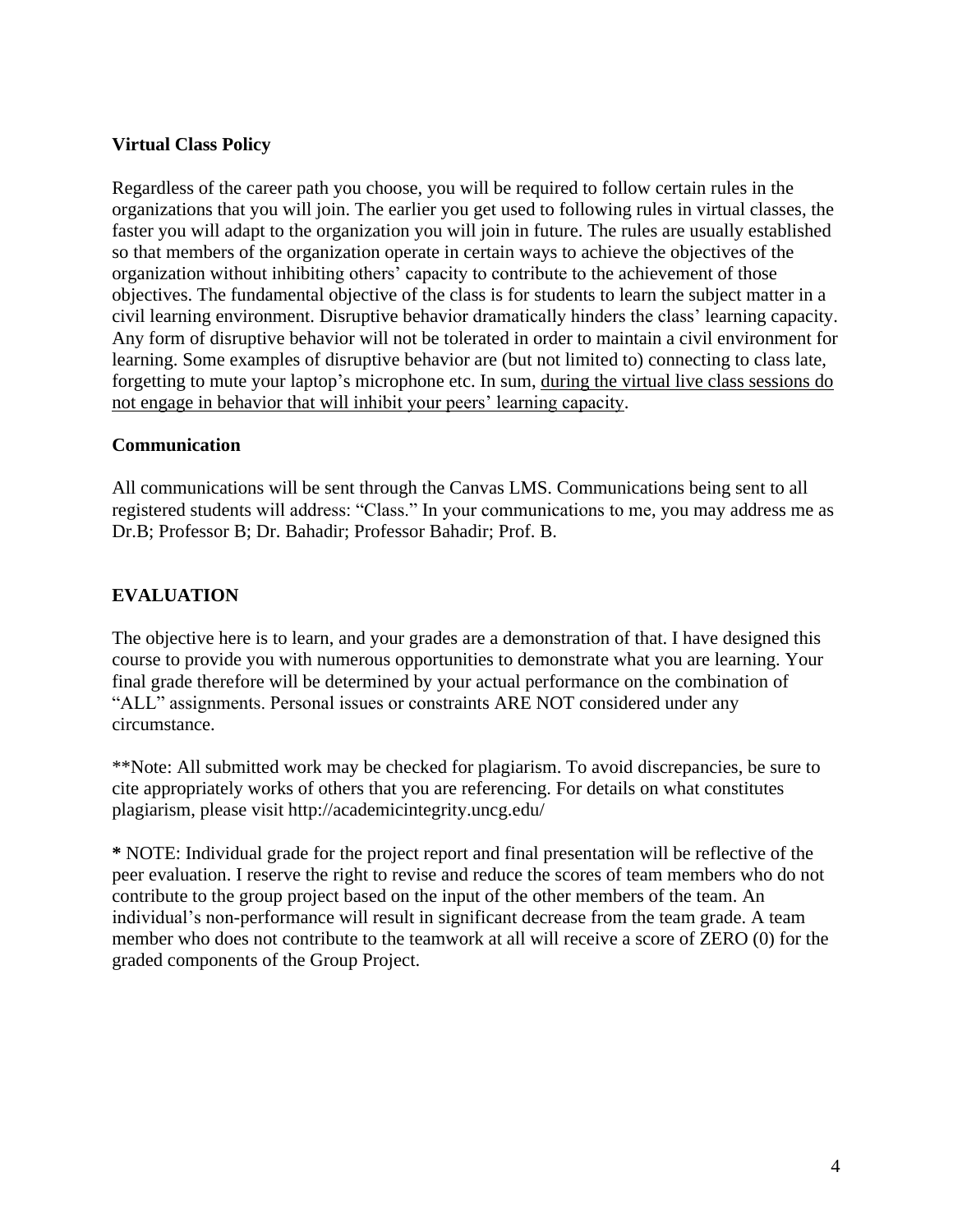## **Exam**

#### **Technology requirements:**

- **Access to a PC or laptop**
- **Access to internet**
- **Webcam that will enable you to take the exam on Respondus Lockdown Browser**

## **The midterm exam is taken online on CANVAS using Respondus Lockdown Browser**.

Exam consists of multiple choice questions. These questions will cover material from the lectures, and the textbook.

If you do not have a PC or laptop, you can borrow/rent one from the library and from the Technology Service Center in Forney Building, Floor 1, on a first-come, first-served basis. **You cannot take the exams without a computer. There are no paper exams. No other means of completing the exams.**

Tablets typically do not work effectively for taking exams. Be sure your computer can connect Canvas before exam day.

**You will take the exam using the Respondus Lockdown Browser**. **It is your responsibility to take the Practice test and ensure that your internet bandwidth is sufficient to take the test with proper camera view and recording of you during the exam. I reserve the right to adjust your test score if there is not a clear recording of you during the exam.**

I design exams to include material from textbook, and lectures. Therefore, if you do not read the book and attend class, it will be difficult to pass the class.

NO MAKE UP EXAM WILL BE GIVEN WITHOUT PRIOR NOTIFICATION IN WRITING OF DIRE OR UNAVOIDABLE CIRCUMSTANCES (\*\*being sleep deprived or unprepared is not dire or unavoidable\*\*). A DAY AND TIME WILL BE ARRANGED FOR YOU TO COMPLETE THE EXAM. The specified time may be before or after the exam date. Documentation substantiating your circumstance will be required.

**SPECIAL NOTE: No special arrangements will be made for any student to take exams earlier than the scheduled date, in order to accommodate travel for any holiday. Please plan accordingly.** 

# **GROUP PROJECT**

*Objective*. The goal of the project is to develop an export marketing plan for a real-life firm. Within the scope of the project, the project teams will identify a specific country to export the firm's offerings to and the team will also develop the marketing plan to ensure successful execution of the export strategy.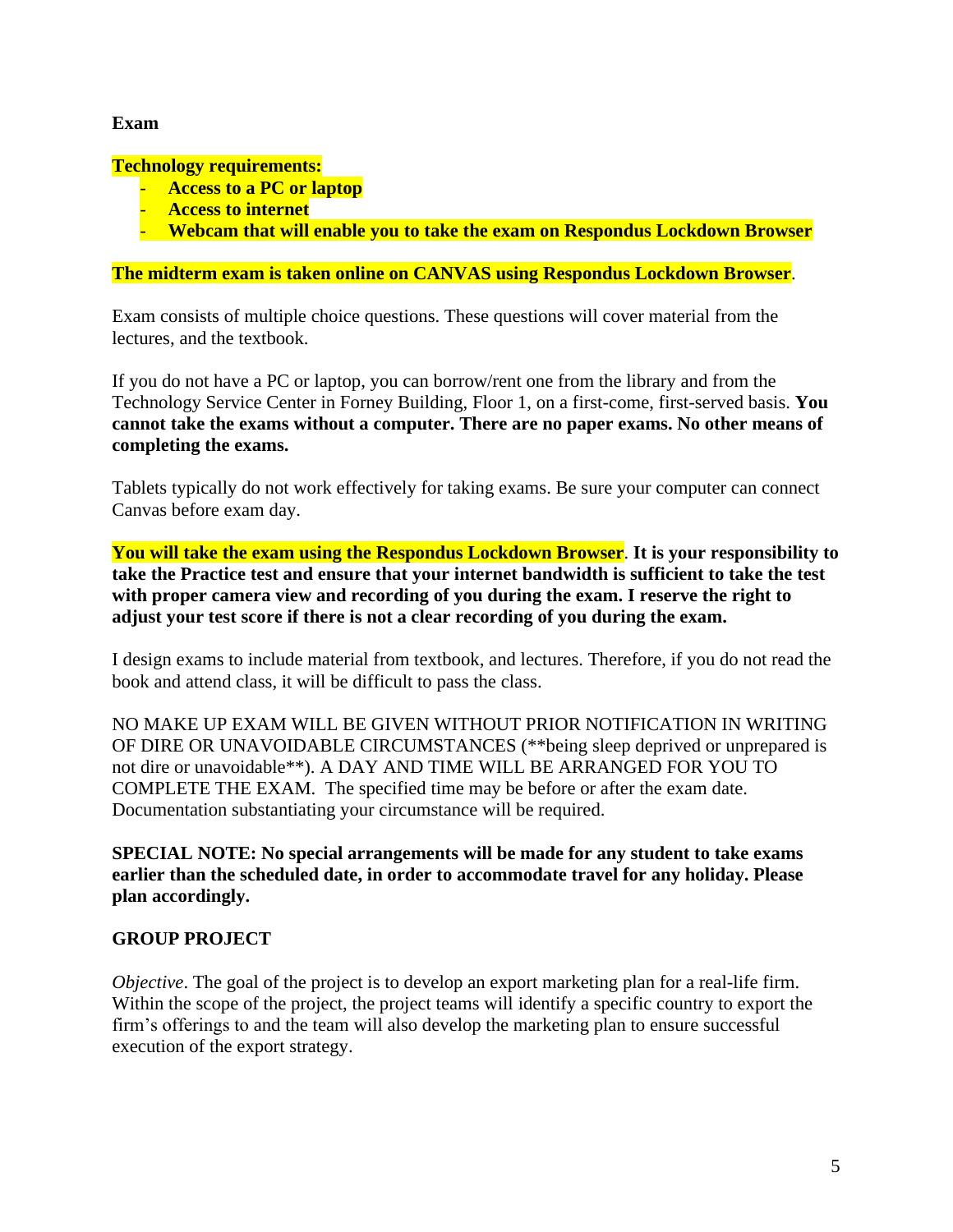## **Summary of Project Deadlines**

| 1. Team formation             | : Friday, January $22^{nd}$ , $2020$ |
|-------------------------------|--------------------------------------|
| 2. List of potential firms    | : Friday, January $29^{th}$ , $2020$ |
| 3. Identification of the firm | : Friday, February, 2020             |
| 4. Milestone #1               | : Friday, April 3rd, 2020            |
| 5. Milestone #2               | : Friday, April $17th$ , 2020        |
| 6. Presentation file          | : Tuesday, May $5th$ , 2020          |
| 7. Final Report               | : Tuesday, May $5^{th}$ , 2020       |
|                               |                                      |

I will create a team page on Canvas for each team. All submissions will be uploaded to the corresponding Assignment link.

## **Team Formation**

**Due: The list of project team members. You need to email the first and the last names of the team members latest by 11:30 pm on Friday, January 22nd, 2021.**

The group project will be done in groups of **5 students**. You will be forming your own groups. Form your group, give your group a name that you like, and email the first and the last names of your group members to me as soon as possible. **If you are not a member of a team by Friday, January 22nd, I will RANDOMLY assign you to a team**. For this project, you will develop an export marketing plan for a real-life firm. Detailed instructions for the Group Project are posted on Canvas and will also be discussed in detail in class. Once the team is formed, it is your responsibility to get organized for the project.

In order to help you get organized as a team, I will create a group environment on Canvas. As you can see in the subsequent steps of the project, you are expected to upload your work to Canvas.

#### **List of 15 manufacturer firms that your team potentially could work with**

**Due: UPLOAD list in an Excel file on Canvas latest by 12:00 pm on Friday, January 29 th , 2021.**

You will submit a list of 15 firms that you might work with for the purposes of the project. We will choose 5 firms of that list for you to purse as potential candidates to work with.

*Late submission of the list of potential firms will lead to point reduction in the first project milestone score.*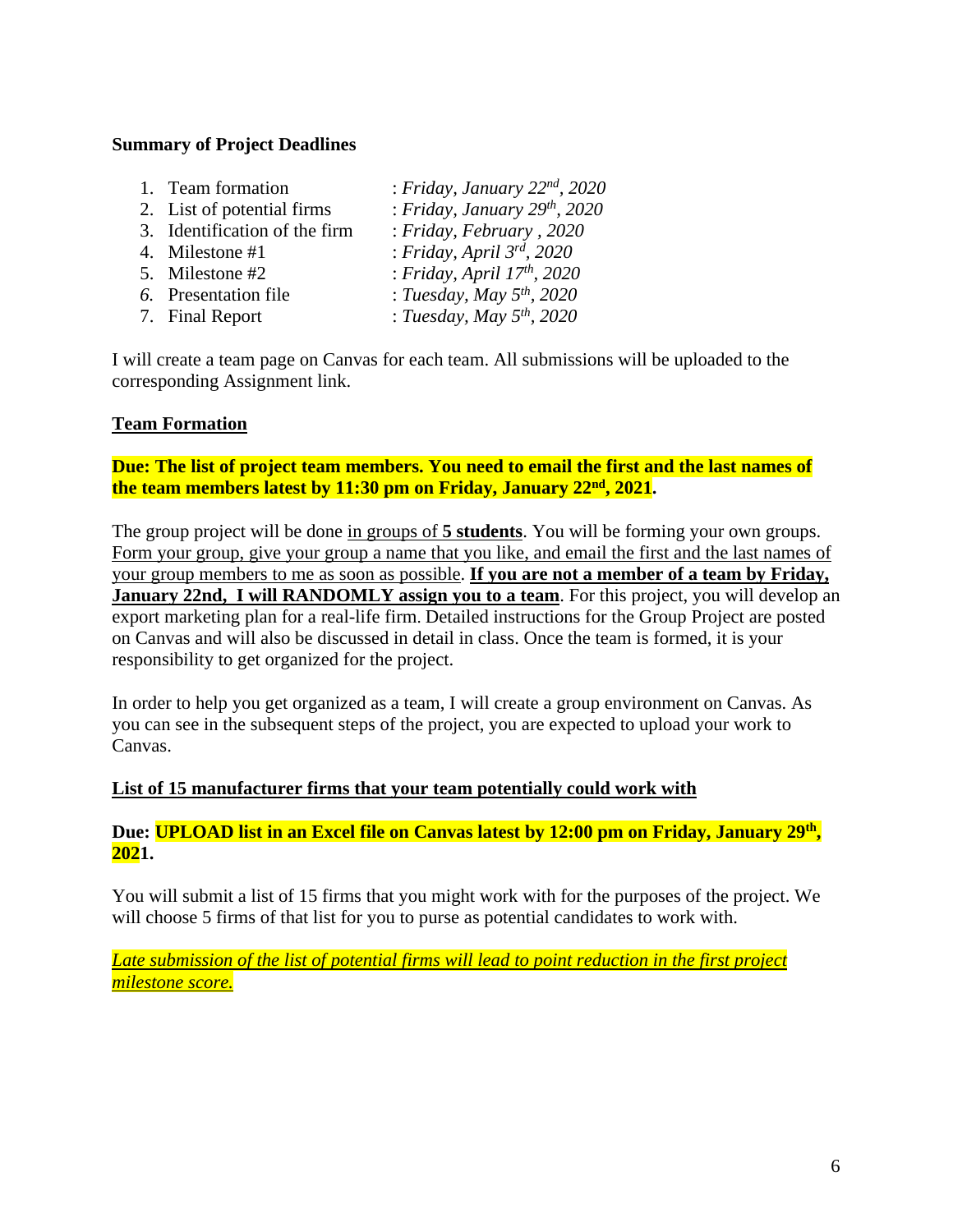# **Identification of the manufacturer your team will work with**

**Due: Upload the name, location, and the contact information of the contact person at the manufacturer firm in a Word file on Canvas latest by 2:00 pm on Friday, February 21 st , 2020.**

## **Project Milestones and the Presentation**

Summary of requirements for each milestone and the presentation is provided. Please note that further details specific to each milestone will be posted on Canvas.

*Project Milestone #1: Firm's Marketing Strategy and Import Market Selection*

Milestone #1 has three components:

(i) Firm's current marketing strategy in the U.S.

(ii) If the currently exporting its products, then explain firm's current marketing strategy

(iii) Import market selection

#### Firm's Current Marketing Strategy in the U.S.

You will obtain information from your firm about their marketing strategy in the U.S. The goal of this exercise is to understand how the firms competes in the U.S. How the firm differentiates its product from the competition. This step will enable you develop understanding of the firm's product and business model so that you develop a relevant export marketing strategy in the subsequent milestones.

#### Firm's Current Export Marketing Strategy

Your partner firm may be currently exporting its products to foreign countries. You obtain information from your firm about their export marketing strategy. The goal of this exercise is to understand how your firm reaches foreign buyers. This step will enable you develop understanding of the firm's current export marketing strategy so that you develop a relevant export marketing strategy for the new market the firm is planning to serve.

#### Import Market Selection

You will perform the analysis detailed in Chapter 11, "Import Market Selection". This analysis will require you to identify a set countries (approximately 20) that your firm could target with its products. Using the method described in Chapter 11 of the Export Odyssey textbook, your first goal will be to identify 5 top countries that provide the greatest potential for your firm. Ultimately, your goal is to select one country as the target market for your firm's product.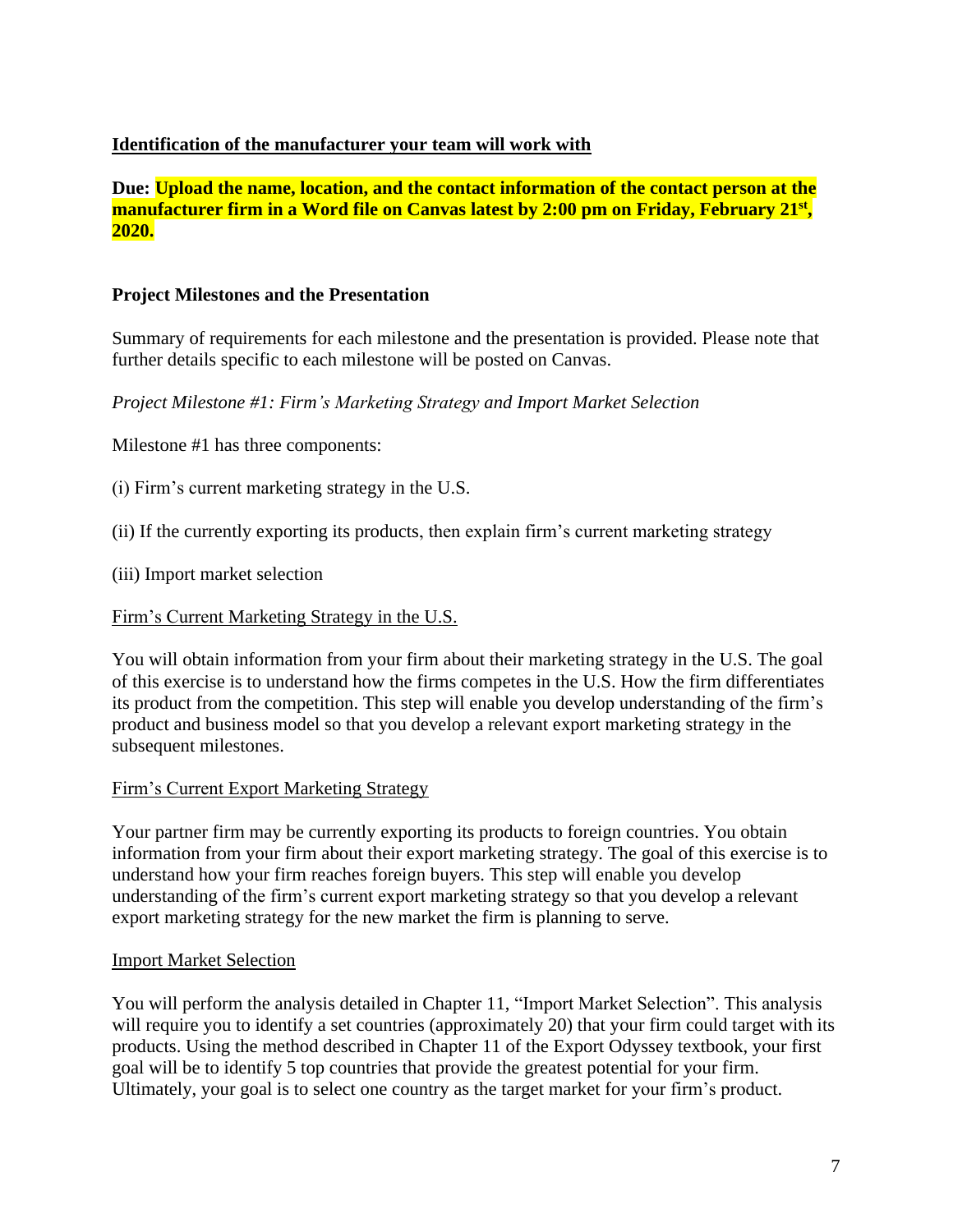## *Project Milestone #2*: *Export Marketing Strategy: Building Blocks*

You will identify your firm's competitors in the target country market, identify the marketing strategies of the competitors. You will also identify the potential customers for your firm's product. In order to provide insights into the business opportunity in the target country market, you will perform a profitability analysis.

You will also submit some of the sections discussed in Chapter 12. I will provide the list of sections you need to submit for Milestone #2.

## *Final Report*

You should consider this milestone as finalizing your project work. You need to complete all the sections described in Chapter 12, "Export Marketing Strategy Statement". You will be revising the sections you submitted for Milestone #2. You will also be identifying specific possible foreign customers, based on the channel of distribution you recommended in your revised export marketing strategy. Please reserve sufficient time to complete this milestone as this milestone will require you to perform new analyses.

## *Presentation File*

You will prepare a Power Point Presentation file with voice over slides recording.

The format requirements of the presentation will be posted on Canvas. You will need to upload your presentation on Canvas.

# *Optional Activity - Closing the Deal*

If the efforts of a student group lead to either a "significant" purchase order by a foreign buyer, or the establishment of a formal written relationship with a foreign middleman organization (e.g., distributor or agent), with a "performance" agreement in that written agreement, within 90 days of the last day of the course (December  $3<sup>rd</sup>$ ), then each student is who is a member of the team will be awarded 100% of the points for the course.

Please note that a member of a team achieving a sale, or a written agreement with a foreign middleman, WILL NOT RECEIVE the 100% BENEFIT if that student receives negative final team mate evaluations.

#### **Peer Evaluation**

It is critical that each group member contributes equally to the effort for group project. All of us have busy schedules juggling personal life, school work, outside work, etc. I take a dim view of "free-riding". A peer evaluation form will be used to assess the contribution of each individual to the group effort after each milestone. I reserve the right to adjust a team member's project score based on the peer evaluations.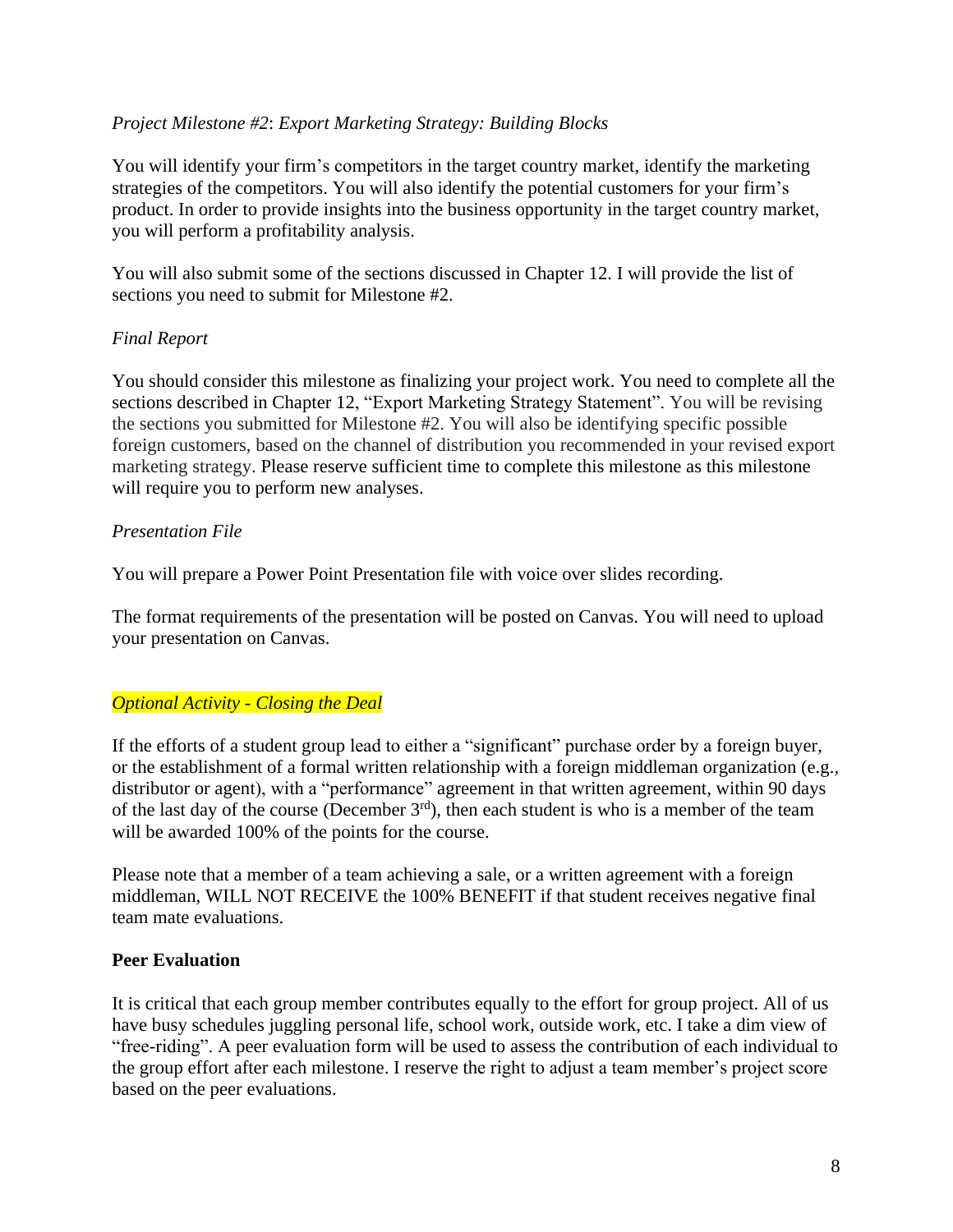My preference is for teams to bring significant team issues after Milestone #1 so that I can intervene early in the semester if need be. The better functioning teams are the ones that overcome personality differences to achieve the collective goal. As you will experience throughout your career, you will have to work with people you do not necessarily enjoy working with. The team's goal should be to find ways to maximize each member's contribution in order to successfully complete the project.

Note that I will also take attendance randomly during the project work days. This will also be a factor in assessing your peer evaluations.

# **Firing Non-Performers**

The team has the right to fire any member who is not carrying his or her share of the work. The decision to fire an individual can occur at anytime, must be unanimous, and the reasons must be documented in writing. The team should submit their request to fire the team member to Dr.Bahadir for approval.

The fired individual will receive credit for the work completed up to the point of being fired, but will receive an F for the remaining portion that is not completed. The fired individual cannot be re-hired. There is no cost (no charge) to the team for firing a team member.

## **Special Accommodations**

Students with disabilities may be eligible for accommodations in this course. Please let me know early in the semester or as soon as you are eligible. You will first need to provide documentation of the disability to the Student Disability Services. Contact the Director of Services for Students with Disabilities http://ods.dept.uncg.edu/services/. Confidentiality is guaranteed.

# **Honor Code & Pledge**

Students are expected to know and abide by the UNCG Honor Code in all matters pertaining to this course. Violations of the Code will be pursued in accordance with set code. All written work submitted is subject to "plagiarism check." Violations include: using oral or written materials previously prepared by former students in this or other marketing classes. Cheating is dishonorable and the repercussions are severe and final. (http://bae.uncg.edu/wpcontent/uploads/2012/08/faculty\_student\_guidelines.pdf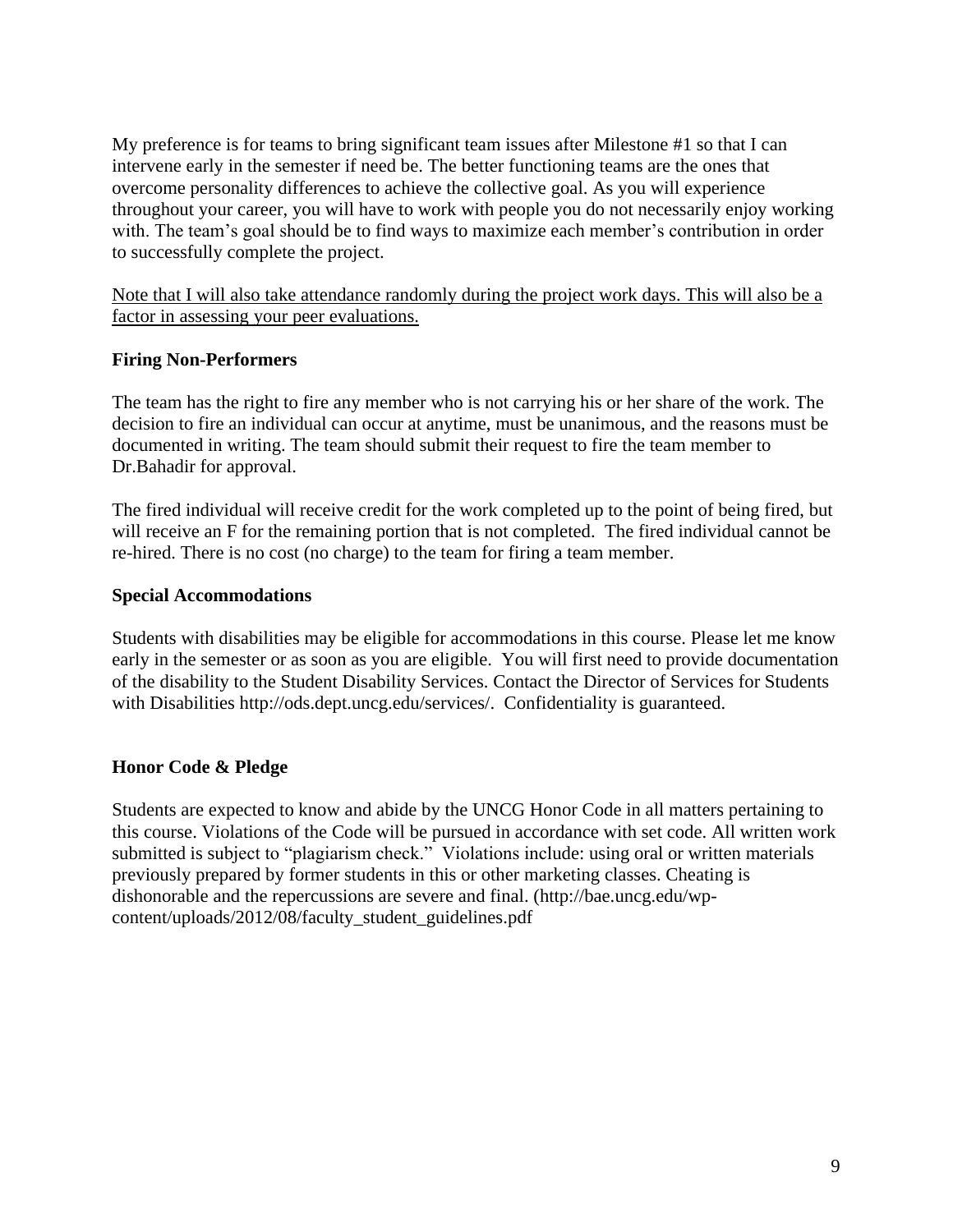# **Keep in mind:**

- **I reserve the right to modify any of the material in the Syllabus and Class Schedule.**
- **Each student is responsible for obtaining all handouts, assignments, and schedule changes.**
- **Important class announcements may be communicated by email or on Canvas. You are responsible for checking both regularly.**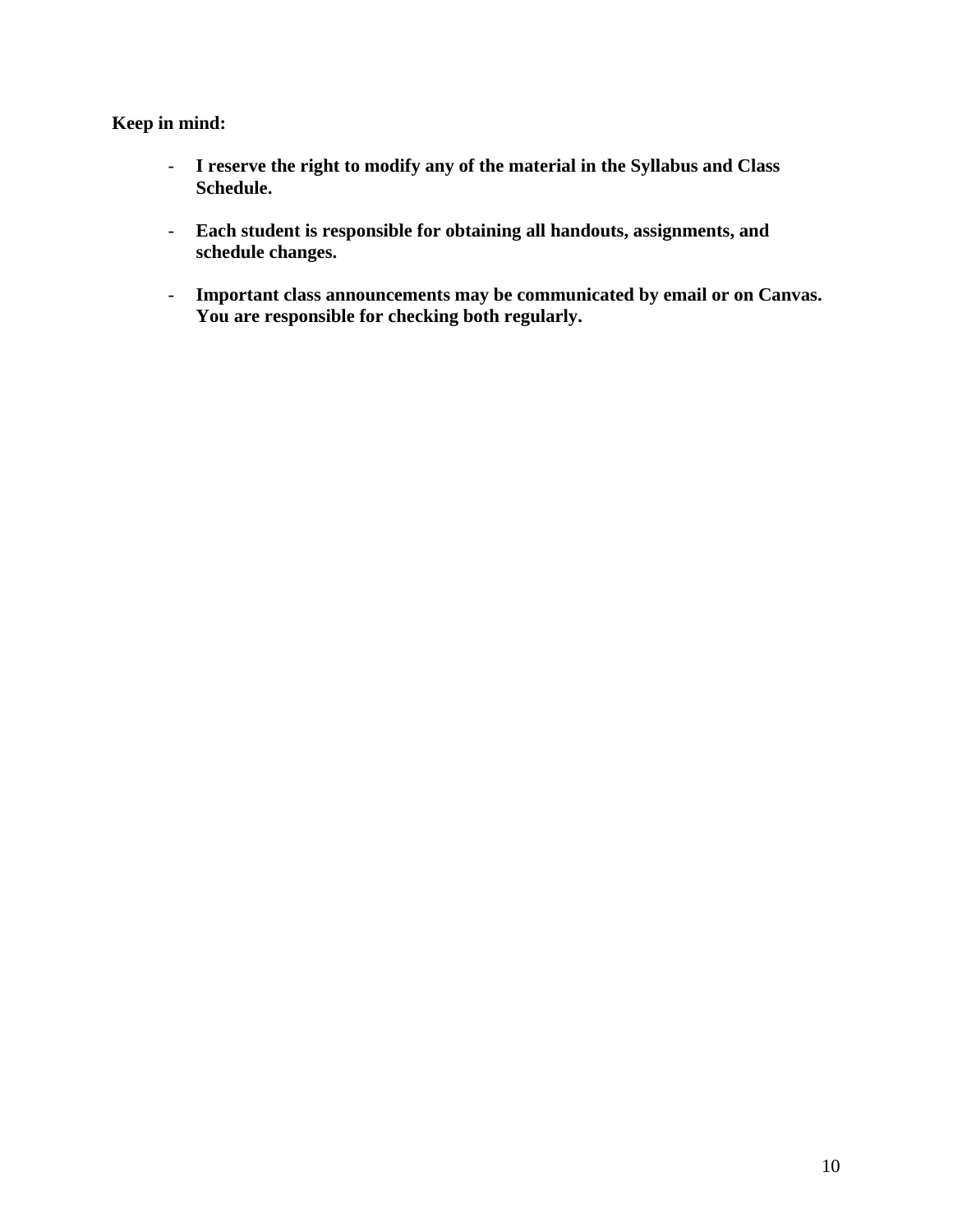| <b>Date</b> | Day | <b>Topic</b>                                         | <b>Read</b>    | <b>Read</b>    | <b>Assignment Due</b>       |
|-------------|-----|------------------------------------------------------|----------------|----------------|-----------------------------|
|             |     |                                                      | <b>ABGE</b>    | <b>EO</b>      |                             |
|             |     |                                                      | <b>Chapter</b> | <b>Chapter</b> |                             |
| Week #1     |     |                                                      |                |                |                             |
| 1/19        | T   | <b>Live Session</b>                                  | 1, 7           | 1, 2, 3        |                             |
|             |     | <b>Course Overview</b>                               |                |                |                             |
|             |     | Introduction                                         |                |                |                             |
|             |     | Market entry alternatives to exporting               |                |                |                             |
|             |     |                                                      |                |                |                             |
| 1/21        | Th  | Developing an Export Strategy                        | 2, 3           | 1, 2, 3        | Watch the recorded on       |
|             |     | Developing a Marketing Plan (STP)                    |                |                | ABGE Chapters 1, 2, 3,      |
|             |     |                                                      |                |                | and 7.                      |
|             |     |                                                      |                |                |                             |
|             |     |                                                      |                |                | Due: Email the              |
|             |     |                                                      |                |                | information of all group    |
|             |     |                                                      |                |                | members                     |
| Week #2     |     |                                                      |                |                |                             |
| 1/26        | T   | Exporting products or services                       | 8,9            | 2, 6           | Watch the pre-recorded      |
|             |     | Methods of exporting products                        | 5, 11, 6       |                | lectures related to ABGE    |
|             |     | Online exporting                                     |                |                | chapters 5, 6, 8, 9, and 11 |
|             |     | Identifying potential buyers                         |                |                | posted on Canvas.           |
|             |     |                                                      |                |                |                             |
|             |     | <b>Export Odyssey Project</b>                        |                |                |                             |
|             |     | Characteristics of a potential exporter to work with |                |                |                             |
|             |     | Presentation of "blueprint" letter to use            |                |                | Due: Submit the list of 15  |
|             |     |                                                      |                |                | potential firms latest by   |
|             |     |                                                      |                |                | Friday, January 29th.       |
| Week #3     |     |                                                      |                |                |                             |
| 2/2         | T   | <b>Pricing Export Products</b>                       | 12, 13,        | $\overline{7}$ | Watch the pre-recorded      |
|             |     | <b>Financing Export Transactions</b>                 | 14, 15         |                | lectures on ABGE            |
|             |     | Methods of Payments                                  |                |                | chapters 12, 13, 14, and 15 |
|             |     | <b>International Logistics Issues</b>                |                |                | posted on Canvas.           |

# **Tentative Course Outline – Spring 2021**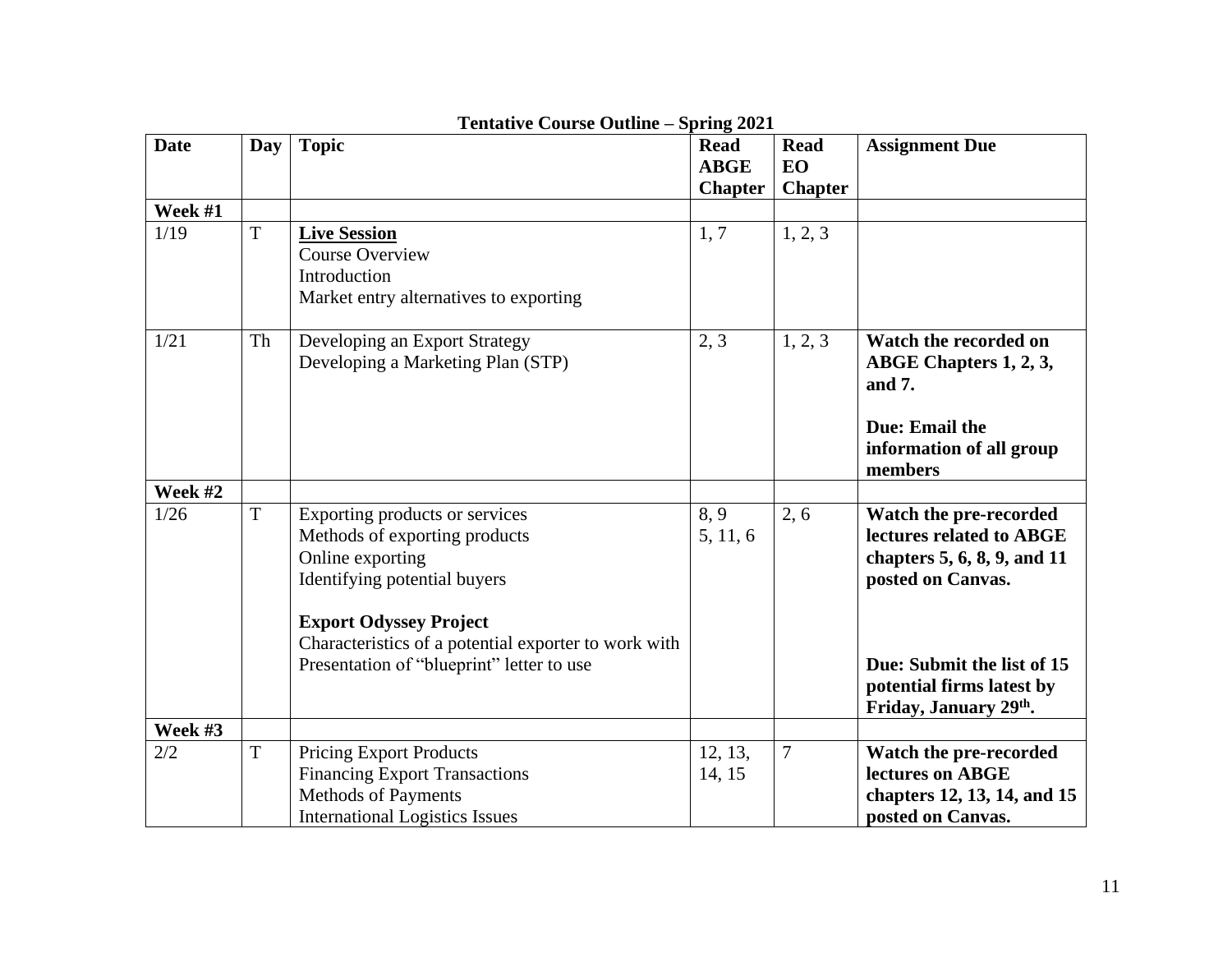| <b>Date</b> | Day | <b>Topic</b>                                      | <b>Read</b><br><b>ABGE</b> | <b>Read</b><br><b>EO</b> | <b>Assignment Due</b>                         |
|-------------|-----|---------------------------------------------------|----------------------------|--------------------------|-----------------------------------------------|
|             |     |                                                   | <b>Chapter</b>             | <b>Chapter</b>           |                                               |
| Week #4     |     |                                                   |                            |                          |                                               |
| 2/9         | T   | Doing business in different cultural environments | 16, 17,                    |                          | Watch the pre-recorded                        |
|             |     | Selling and after-sales service                   | 18,                        |                          | lectures on Chapters 4, 10,                   |
|             |     | Rules of Origin for FTAs                          | 4, 10                      |                          | 16, 17, 18 posted on                          |
|             |     | <b>International legal Issues</b>                 |                            |                          | Canvas.                                       |
|             |     | <b>Export Advice</b>                              |                            |                          |                                               |
| Week #5     |     |                                                   |                            |                          |                                               |
| 2/16        | T   | <b>MIDTERM EXAM</b>                               |                            |                          |                                               |
| 2/18        | Th  | <b>Live Class Session</b>                         |                            | 4,11                     |                                               |
|             |     | <b>EXPORT ODYSSEY PROJECT</b>                     |                            |                          | Watch the pre-recorded<br>content on Netshift |
|             |     | <b>Milestone #1 Introduction</b>                  |                            |                          | Analysis.                                     |
|             |     | Familiarization with Trade Map                    |                            |                          |                                               |
|             |     | <b>Import Market Selection</b>                    |                            |                          | <b>Identify your product's</b>                |
|             |     | Project Q&A                                       |                            |                          | HS code.                                      |
| Week #6     |     |                                                   |                            |                          |                                               |
| 2/23        | T   | <b>Live Class Session</b>                         |                            | 4,11                     |                                               |
|             |     | <b>Milestone #1 Project Tasks Continued</b>       |                            |                          |                                               |
|             |     | Import Market Selection: Project Q&A              |                            |                          |                                               |
| Week #7     |     |                                                   |                            |                          |                                               |
| 3/5         | F   | <b>Milestone #1 Report Submission Deadline</b>    |                            |                          | <b>Milestone #1 Report</b>                    |
| Week #8     |     |                                                   |                            |                          |                                               |
| 3/9         | T   | <b>Live Class Session</b>                         |                            |                          | <b>Watch recorded content</b>                 |
|             |     |                                                   |                            |                          | on Milestone #2 tasks.                        |
|             |     | <b>Milestone #2 Introduction</b>                  |                            | 5, 10, 12                |                                               |
|             |     | Analyzing the Macro Environment of the Target     |                            |                          |                                               |
|             |     | <b>Country Market</b>                             |                            |                          |                                               |
|             |     | Identifying Customers & Competitors in the        |                            |                          |                                               |
|             |     | <b>Target Country Market</b>                      |                            |                          |                                               |
|             |     |                                                   |                            |                          |                                               |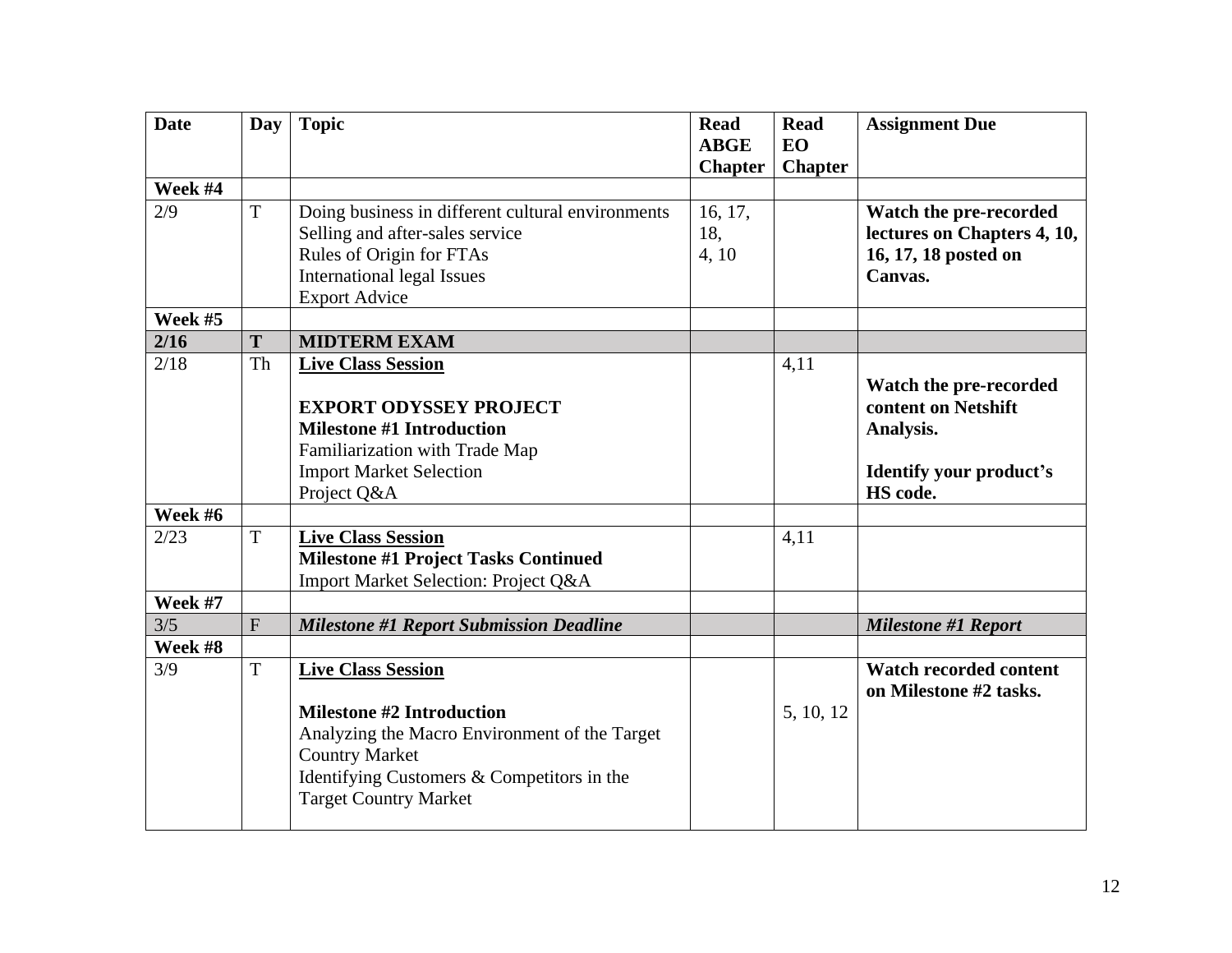| <b>Date</b>     | Day          | <b>Topic</b>                                                                                                            | <b>Read</b><br><b>ABGE</b> | <b>Read</b><br><b>EO</b> | <b>Assignment Due</b>                                                             |
|-----------------|--------------|-------------------------------------------------------------------------------------------------------------------------|----------------------------|--------------------------|-----------------------------------------------------------------------------------|
|                 |              |                                                                                                                         | <b>Chapter</b>             | <b>Chapter</b>           |                                                                                   |
| Week #8         |              |                                                                                                                         |                            |                          |                                                                                   |
| 3/11            | Th           | <b>Live Class Session</b><br><b>Milestone #2 Continued</b>                                                              |                            | 5, 10, 12                | <b>Watch recorded content</b><br>on Milestone #2 tasks.                           |
|                 |              |                                                                                                                         |                            |                          |                                                                                   |
|                 |              | Identifying Customers & Competitors in the                                                                              |                            |                          |                                                                                   |
|                 |              | <b>Target Country Market</b>                                                                                            |                            |                          |                                                                                   |
| Week #9         |              | Project Q&A                                                                                                             |                            |                          |                                                                                   |
|                 |              |                                                                                                                         |                            |                          |                                                                                   |
| 3/16            | T            | <b>Live Class Session</b>                                                                                               |                            |                          | <b>Watch recorded content</b>                                                     |
|                 |              |                                                                                                                         |                            | 12                       | on Milestone #2 tasks.                                                            |
|                 |              | <b>Milestone #2 Continued</b>                                                                                           |                            |                          |                                                                                   |
|                 |              | <b>Export Profitability Projection</b>                                                                                  |                            |                          |                                                                                   |
| <b>Week #10</b> |              |                                                                                                                         |                            |                          |                                                                                   |
| $3/26$          | $\mathbf{F}$ | <b>Milestone #2 Report Submission Deadline</b>                                                                          |                            |                          | <b>Milestone #2 Report</b><br><b>Revised Milestone #1</b><br>Report if requested. |
| <b>Week #11</b> |              |                                                                                                                         |                            |                          |                                                                                   |
| 3/30            | T            | <b>Live Class Session</b>                                                                                               |                            |                          | <b>Watch recorded content</b>                                                     |
|                 |              | <b>Final Report: Export Marketing Strategy</b><br><b>Statement Introduction</b><br><b>Export Marketing Strategy 4Ps</b> |                            | 6, 7, 8, 9               | on Export Marketing<br><b>Strategy Statement tasks.</b>                           |
| <b>Week #12</b> |              |                                                                                                                         |                            |                          |                                                                                   |
| 4/6             | T            | <b>Live Class Session</b><br>Project Q&A and Status Check                                                               |                            |                          | Make progress on project<br>work.                                                 |
| <b>Week #13</b> |              |                                                                                                                         |                            |                          |                                                                                   |
| $4/12 - 4/18$   |              | Project teams work on project tasks.                                                                                    |                            |                          | Make progress on project<br>work.                                                 |